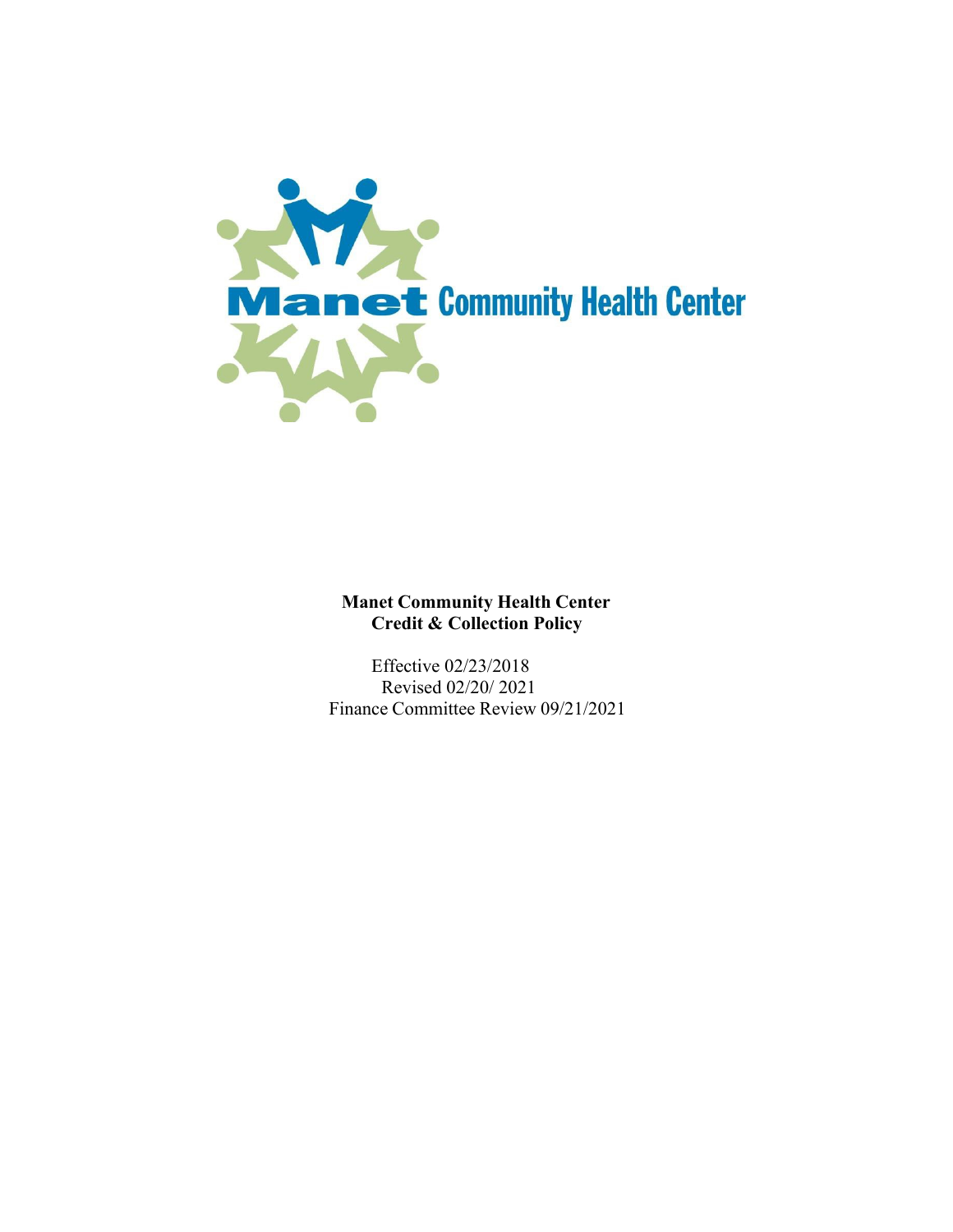# **Table of Contents**

| <b>Collection of Financial Information from Patients</b>          |         |
|-------------------------------------------------------------------|---------|
| Federal Sliding Fee Discount Program                              | Page 3  |
| <b>State HSN/MassHealth Low Income Patient Status</b>             | Page 3  |
| <b>Standard Collection Policies &amp; Procedures for Patients</b> | Page 5  |
| <b>Deposits and Payment Plans</b>                                 | Page 6  |
| <b>Populations Exempt from Collection Action</b>                  | Page 6  |
| <b>Minimum Collection Action on CHC Bad Debt</b>                  | Page 7  |
| <b>Billing Invoices and Notices of Assistance</b>                 | Page 8  |
| <b>Serious Reportable Events (SRE)</b>                            | Page 9  |
| <b>Health Center Responsibilities</b>                             | Page 9  |
| <b>Patient Rights and Responsibilities</b>                        | Page 10 |
| <b>General Filing Requirement</b>                                 | Page 10 |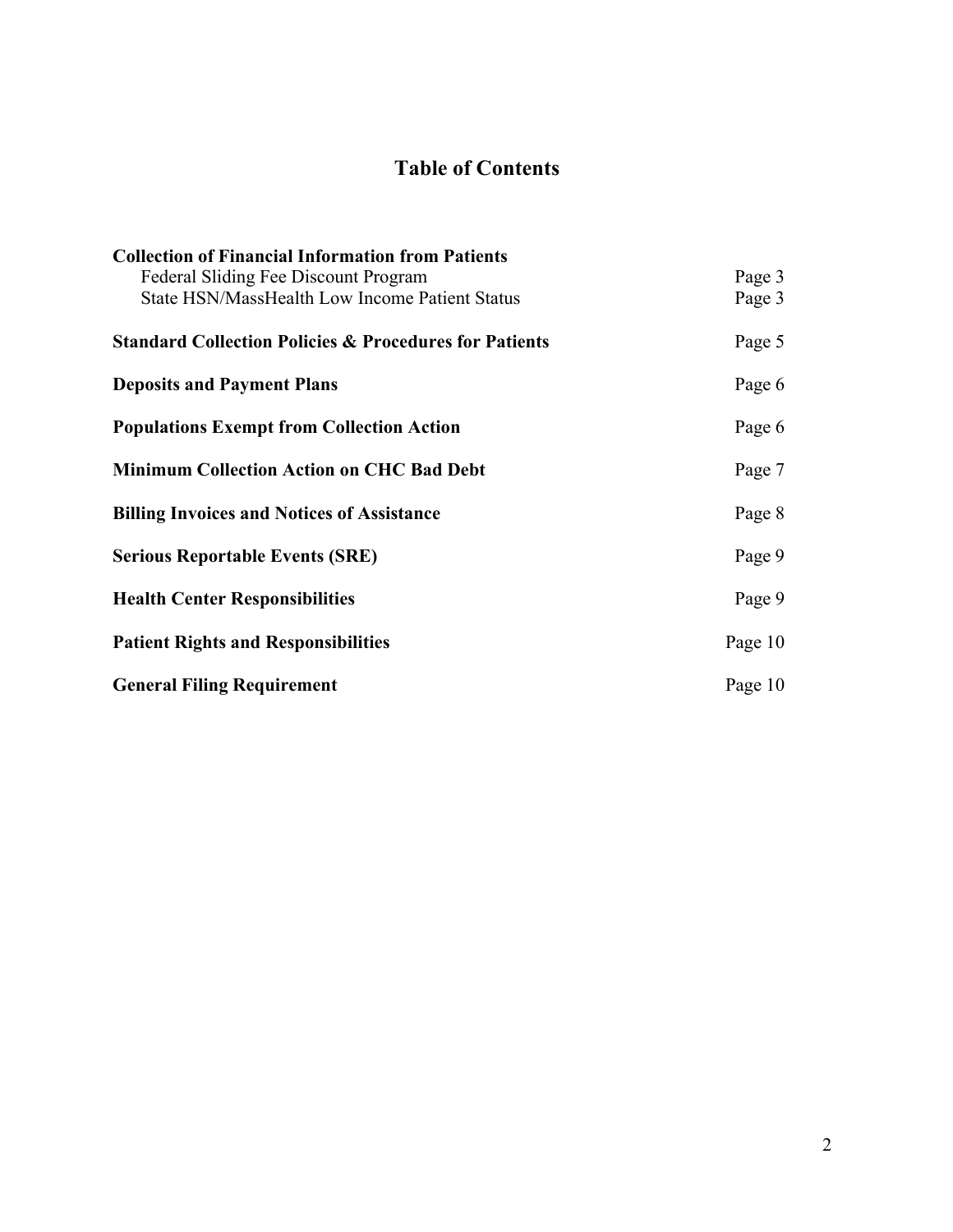## **Collection of Financial Information from Patients**

#### **Federal Sliding Fee Discount Program**

No patient will be denied care due to her/his ability to pay for such services. There is, however, assistance available to eligible patients. The federal sliding fee discount program is open to all patients. A schedule of sliding fees and discounts is available for patients who are determined to be at or below 200% of the federal poverty guidelines (FPG) as published annually by the U.S. Department of Health and Human Services.

A patient applying for a sliding fee scale discount completes a paper application. The information gathered on income and family size is entered into the practice management system which automatically assigns a sliding fee scale. Based on family size the health center offers full federal sliding fee discounts to patients with incomes under 100% of the FPL, and federal sliding fee discounts to patients with incomes between 100.1% and 200% of the FPL. (See Manet Sliding Fee Discount Schedule.) A federal sliding fee patient must notify the health center of any change in family size and income. Eligibility is subject to annual redetermination based on family size and income.

All patients at or below 100% of the federal poverty guideline receive a full discount of the health center's established fees for services rendered, with the exception of any out-of-pocket acquisition costs for supplies and equipment purchased from and owed to third parties such as prescription drugs. These are discounted to an amount sufficient to recover the health center's cost. Pharmaceuticals are provided to patients eligible for the federal sliding fee discount program at 340B acquisition cost.

If a federal sliding fee patient also has third party insurance coverage, Manet compares the amount of the insurance co-payment with the sliding fee discount amount due. The patient must pay the lower of the two amounts.

#### **State Health Safety Net Program/MassHealth Low Income Patient Status**

All patients who wish to apply for HSN or other state public coverage are required to complete and submit a MassHealth/Connector Care Application using the eligibility procedures and requirements based on family size and income applicable to MassHealth applications in accordance with 101 CMR 613.04. The MassHealth Agency or the Commonwealth Health Insurance Connector will notify the individual of his or her eligibility determination for health care coverage or Low-Income Patient status.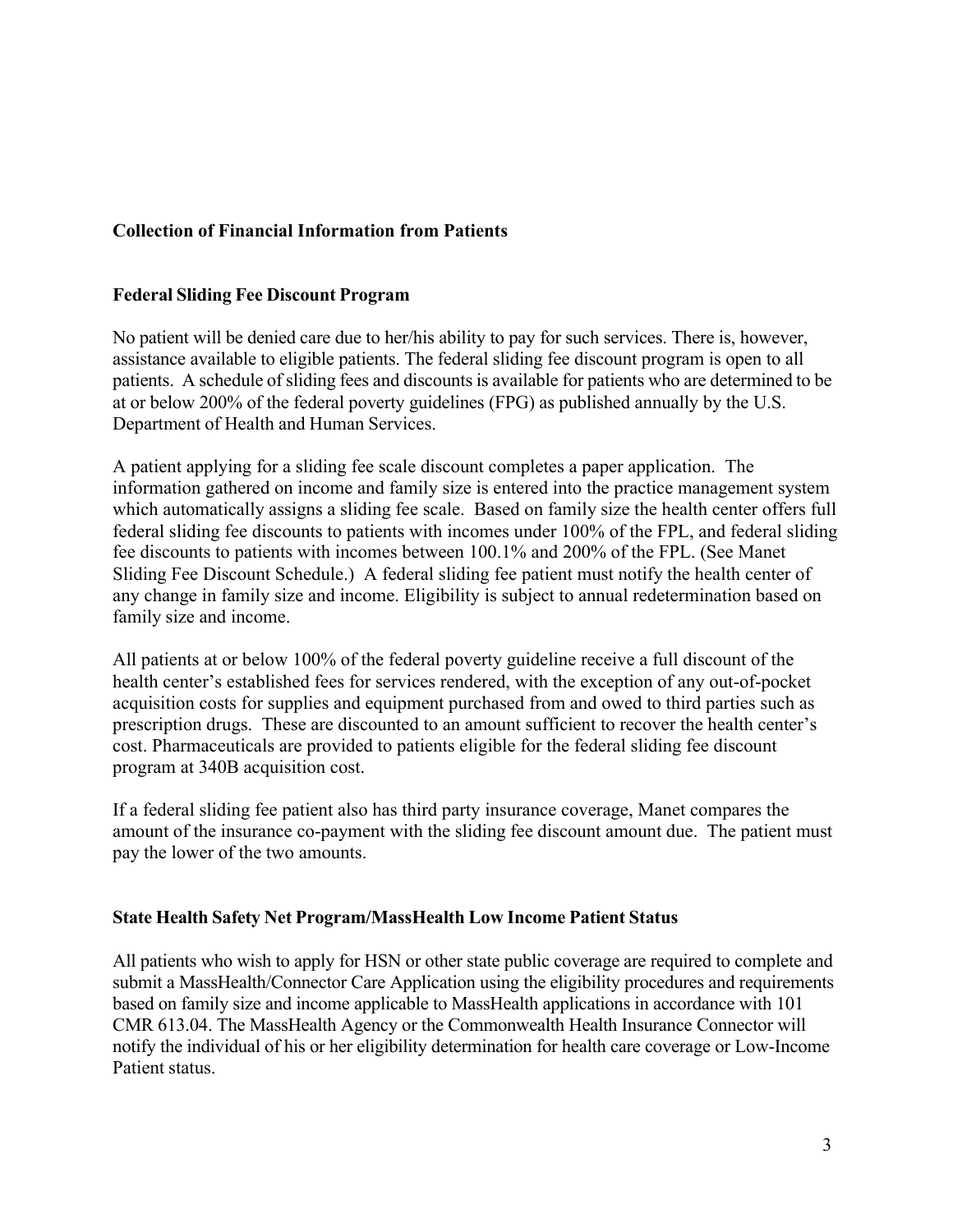In order to be determined a Low-Income Patient, an individual must be a resident of Massachusetts and document that the Modified Adjusted Gross Income (MAGI) of her or his MassHealth MAGI household is equal to or less than 300% of the FPL.

- a. Verification of income is mandatory. Income may be verified either through electronic data matches or paper verification. If the attested income and the income from the electronic data source are not reasonably compatible, or if the electronic data match is unavailable, paper verification of income is required. Paper verification includes, but is not limited to:
	- 1. recent pay stubs;
	- 2. a signed statement from the employer; or
	- 3. the most recent federal tax return.
- b. Verification of gross monthly unearned income is mandatory and includes, but is not limited to:
	- 1. a copy of a recent check or pay stub showing gross income from the source;
	- 2. a statement from the income source, where matching is not available; or
	- 3. the most recent federal tax return.
- c. Verification of gross monthly income may also include any other reliable evidence of the applicant's earned or unearned income.

An individual may be determined to be a Low-Income Patient for a limited period of time, if on the basis of attested information submitted to the health center on the form specified by the Health Safety Net Office, the health center determines the individual is presumptively a Low-Income Patient. The health center will submit claims for reimbursable health services provided to individuals with time-limited presumptive Low-Income Patient determinations for dates of service beginning on the date on which the health center makes the presumptive determination and continuing until the earlier of:

- a. the end of the month following the month in which the provider made the presumptive determination if the individual has not submitted a complete application, or
- b. the date of the determination notice related to the individual's application*.*

The Division's Electronic Self Pay Application issued under 101 CMR 613.04(2)(b)(3)may be used for the following special application types:

- a. Minors receiving confidential services may apply to be determined a Low-Income Patient using their own income information and using the Health Safety Net Office's application for Health Safety Net Confidential Services. If a minor is determined to be a Low-Income Patient, the health center will submit claims for confidential services when no other source of funding is available to pay for the services confidentially. For all other services, minors are subject to the standard Low-Income Patient determination process.
- b. An individual who has been a victim of domestic violence, or who has a reasonable fear of domestic violence or continued domestic violence may apply for Low Income Patient status using his or her own countable income information if he or she seeks medically necessary eligible services.

Patients with MassHealth Modified Adjusted Gross Income (MAGI) Household Income greater than 150% and less than or equal to 300% of the Federal Poverty Level (FPL), there is an annual deductible if all members of the Premium Billing Family Group (PBFG) have an FPL above 150%. If any member of the PBFG has an FPL equal to or below 150% there is no deductible for any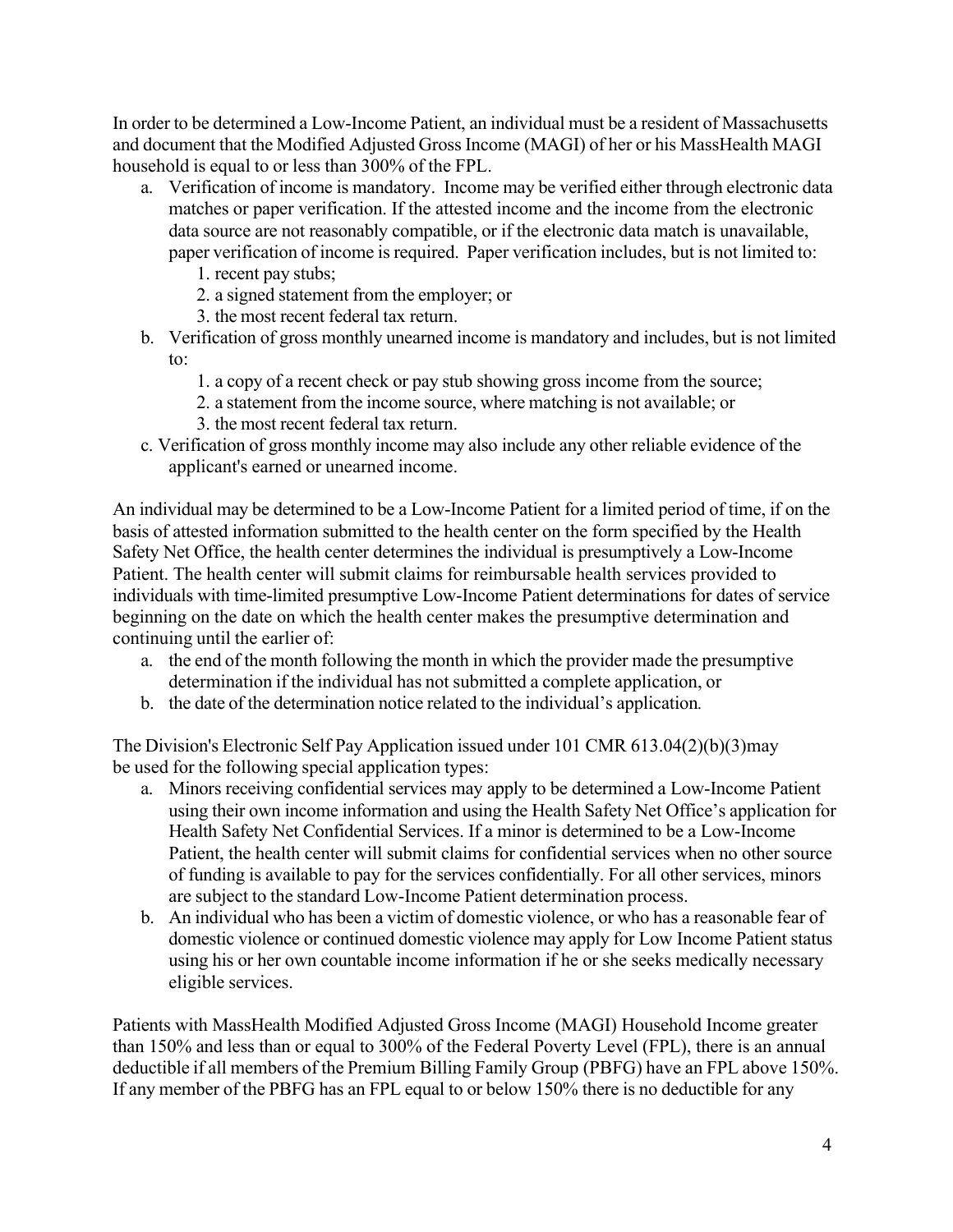member of the PBFG. The patient is responsible for 20% of the Health Safety Net payment for each visit, to be applied to the amount of the patient's annual deductible until the patient meets his or her deductible. There is only one deductible per PBFG per approval period. The deductible is not applied to pharmacy services. Copayments are not considered expenses to be included in the deductible amount. The annual deductible is applied to all reimbursable health services provided to a low-income patient or PBFG member during the eligibility period. Each PBFG member must be determined a Low-Income Patient in order for his or her expensesto be applied to the deductible.

Low-Income Patient status is effective for a maximum of one year from the date of determination, subject to periodic redetermination and verification that the patient's income or insurance status has not changed to such an extent that the patient no longer meets eligibility requirements.

The following individuals are not eligible for Low-Income Patient status:

- a. individuals who have been determined eligible for any MassHealth program, including any premium assistance program, but who have failed to enroll, and
- b. individuals whose enrollment in MassHealth or the premium assistance payment program operated by the Health Connector has been terminated due to failure to pay premiums.

#### **Standard Collection Policies and Procedures for Patients**

The health center will maintain a schedule of fees for the provision of all its services which will be designed to cover reasonable costs of providing services, and which is consistent with locally prevailing rates or charges. The schedule of fees will be reviewed and revised as needed at least on an annual basis.

Any fees or payments required by the health center for health care services will be reduced or waived in order to assure that no patient will be denied such services due to an individual's inability to pay.

The health center makes reasonable efforts to verify patient-supplied information prior to or at the time the patient receives services. It makes diligent efforts to identify and obtain payment from all other liable parties, including insurers. Diligent efforts include, but are not limited to

- a. determining the existence of insurance that could pay for medical expenses by asking the patient if he or she has other insurance and by using insurance data bases available to the provider;
- b. verifying the patient's other health insurance coverage through EVS or any other health insurance resource available to the provider on each date of service and at the time of billing;
- c. submitting claims to all insurers with the insurer's designated service code for the service provided;
- d. complying with the insurer's billing and authorization requirements; and
- e. appealing a denied claim when the service is payable in whole or in part by an insurer.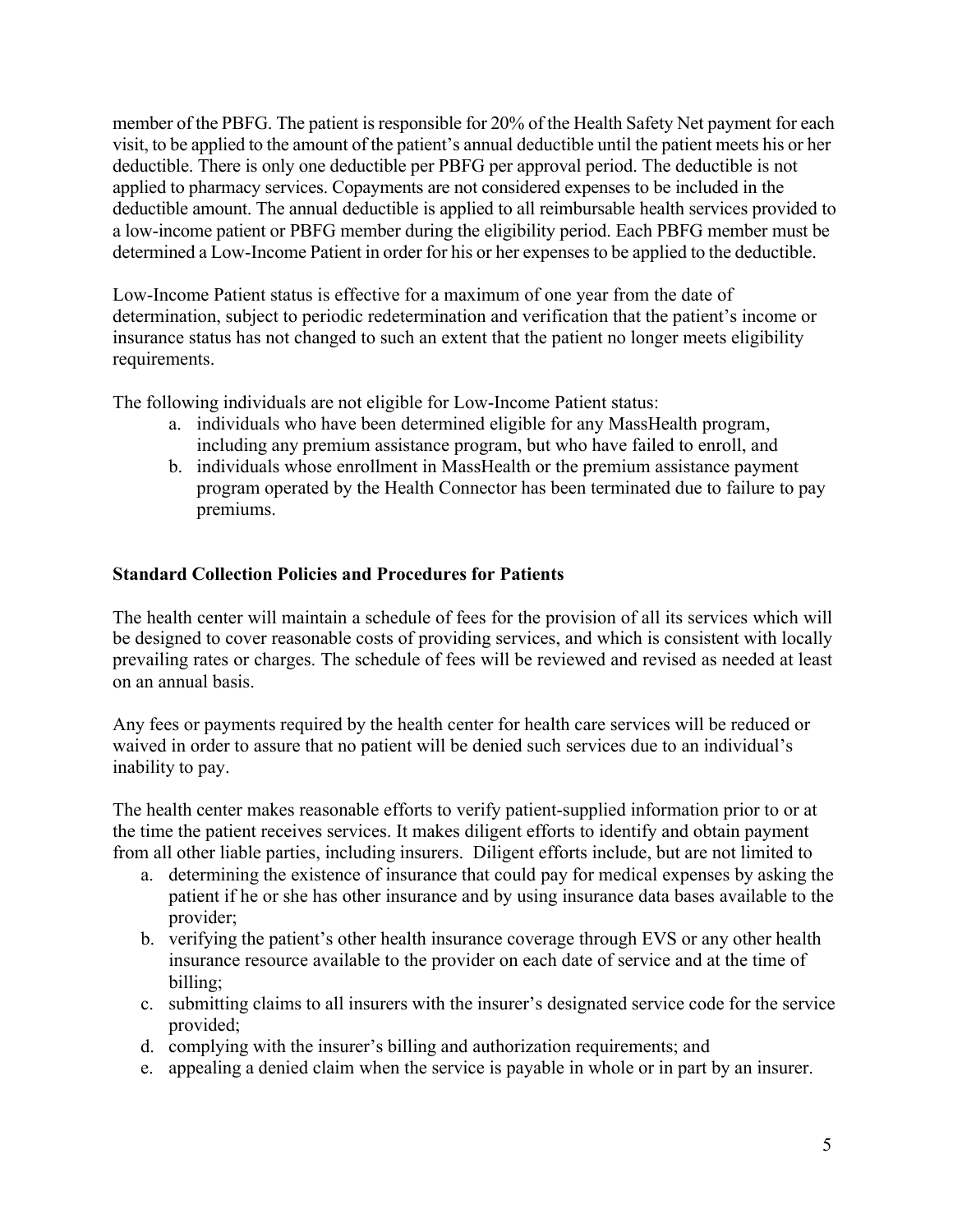Health center staff asks returning patients, at the time of visit, whether there have been any changes in their income or insurance coverage status. If there has been a change, the new information is recorded in the health center's practice management system and, if applicable, the patient advised or assisted to inform MassHealth of the change.

The health center undertakes the following reasonable collection efforts for patients who have not provided complete eligibility documentation, or for whom insurance payment may be available:

- a. an initial bill is sent to the party responsible for the patient's financial obligations;
- b. subsequent billings, telephone calls, and any subsequent notification method that constitute a genuine effort to contact the party responsible for the obligation;
- c. efforts to locate the patient or the correct address on mail returned as an incorrect address are documented, and
- d. a final notice is sent by certified mail for balances over \$1,000 where notices have not been returned as an incorrect address or as undeliverable.

### **Deposits and Payment Plans**

The health center's billing department provides and monitors deposits and payment plans. Each payment plan must be authorized by the Director of Revenue Cycle and Billing.

- a. The health center does not require pre-treatment deposits from Low-Income Patients.
- b. The health center may request a deposit from individuals determined to be Low-Income Patients with incomes above 100% of FPL. Such deposits must be limited to 20% of the deductible amount, up to \$500. All remaining balances are subject to the payment plan conditions established below.
- c. The health center may request a deposit from patients eligible for Medical Hardship. Deposits are limited to 20% of the Medical Hardship contribution up to \$1,000. All remaining balances are subject to the payment plan conditions established below.
- d. A patient with a balance of \$1,000 or less, after initial deposit, must be offered at least a one-year, interest-free payment plan with a minimum monthly payment of no more than \$25. A patient with a balance of more than \$1,000, after initial deposit, must be offered at least a two-year, interest-free payment plan.

### **Populations Exempt from Collection Action**

The health center must not bill patients enrolled in MassHealth and patients receiving governmental benefits under the Emergency Aid to the Elderly, Disabled and Children program except that the health center may bill patients for any required copayments and deductibles. The health center may initiate billing for a patient who alleges that he or she is a participant in any of these programs but fails to provide proof of such participation. Upon receipt of satisfactory proof that a patient is a participant in any of the above listed programs, and receipt of the signed application, the health center must cease its collection activities.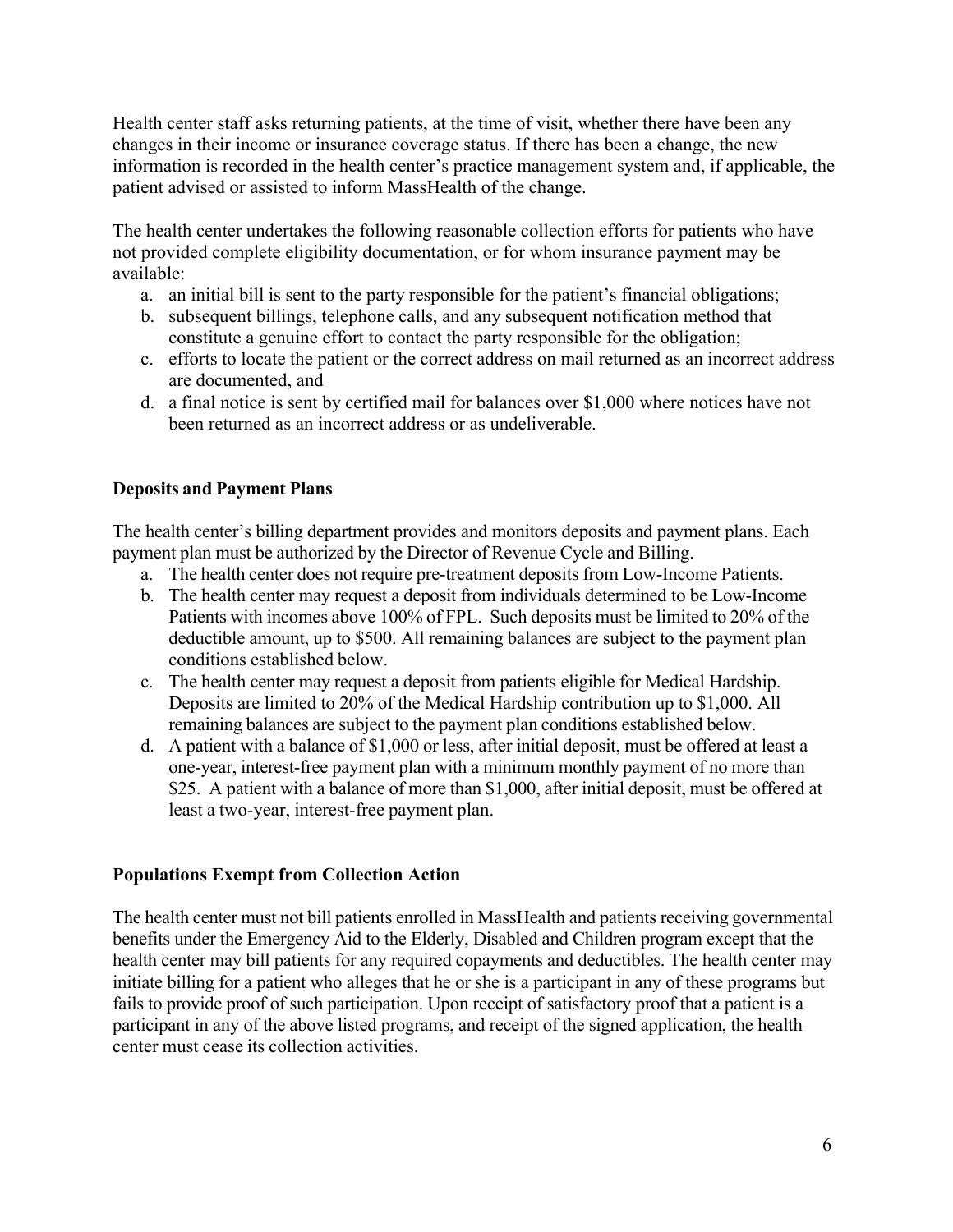Participants in the Children's Medical Security Plan whose MAGI income is less than or equal to 300% of the FPL are also exempt from collection action. The health center may initiate billing for a patient who alleges that he or she is a participant in the Children's Medical Security Plan, but fails to provide proof of such participation. Upon receipt of satisfactory proof that a patient is a participant in the Children's Medical Security Plan, the health center must cease all collection activities.

Low-Income Patients are exempt from collection action for any reimbursable health services rendered by the health center receiving payments from the Health Safety Net for services received during the period for which they have been determined Low-Income Patients, except for copayments and deductibles. The health center may continue to bill Low-Income Patients for eligible services rendered prior to their determination as Low-Income Patients after their Low-Income Patient status has expired or otherwise been terminated.

Low-Income Patients with MassHealth MAGI household income or Medical Hardship Family Countable Income greater than 150% and less than or equal to 300% of the FPL are exempt from collection action for the portion of his or her health center bill that exceeds the deductible and may be billed for copayments and deductibles. The health center may continue to bill Low-Income Patients for services rendered prior to their determination as Low-Income Patients after their Low-Income Patient status has expired or otherwise been terminated.

The health center may bill Low-Income Patients for services other than reimbursable health services provided at the request of the patient and for which the patient has agreed to be responsible. The health center must obtain the patient's written consent to be billed for the service.

The health center may not bill Low-Income Patients for claims related to medical errors.

The health center may not bill Low-Income Patients for claims denied by the patient's primary insurer due to an administrative or billing error.

At the request of the patient, the health center may bill a Low-Income Patient in order to allow the patient to meet the required CommonHealth one-time deductible.

The health center may not undertake a collection action against an individual who has qualified for Medical Hardship with respect to the amount of the bill that exceeds the Medical Hardship contribution.

### **Minimum Collection Action on CHC Bad Debt**

The health center makes the same effort to collect accounts for uninsured patients as it does to collect accounts from any other patient classifications. Any collection agency used by the health center is required to conform to the above policies.

The minimum requirements before writing off an account to the Health Safety Net include:

a. The health center sends an initial bill to the patient or to the party responsible for the patient's personal financial obligations.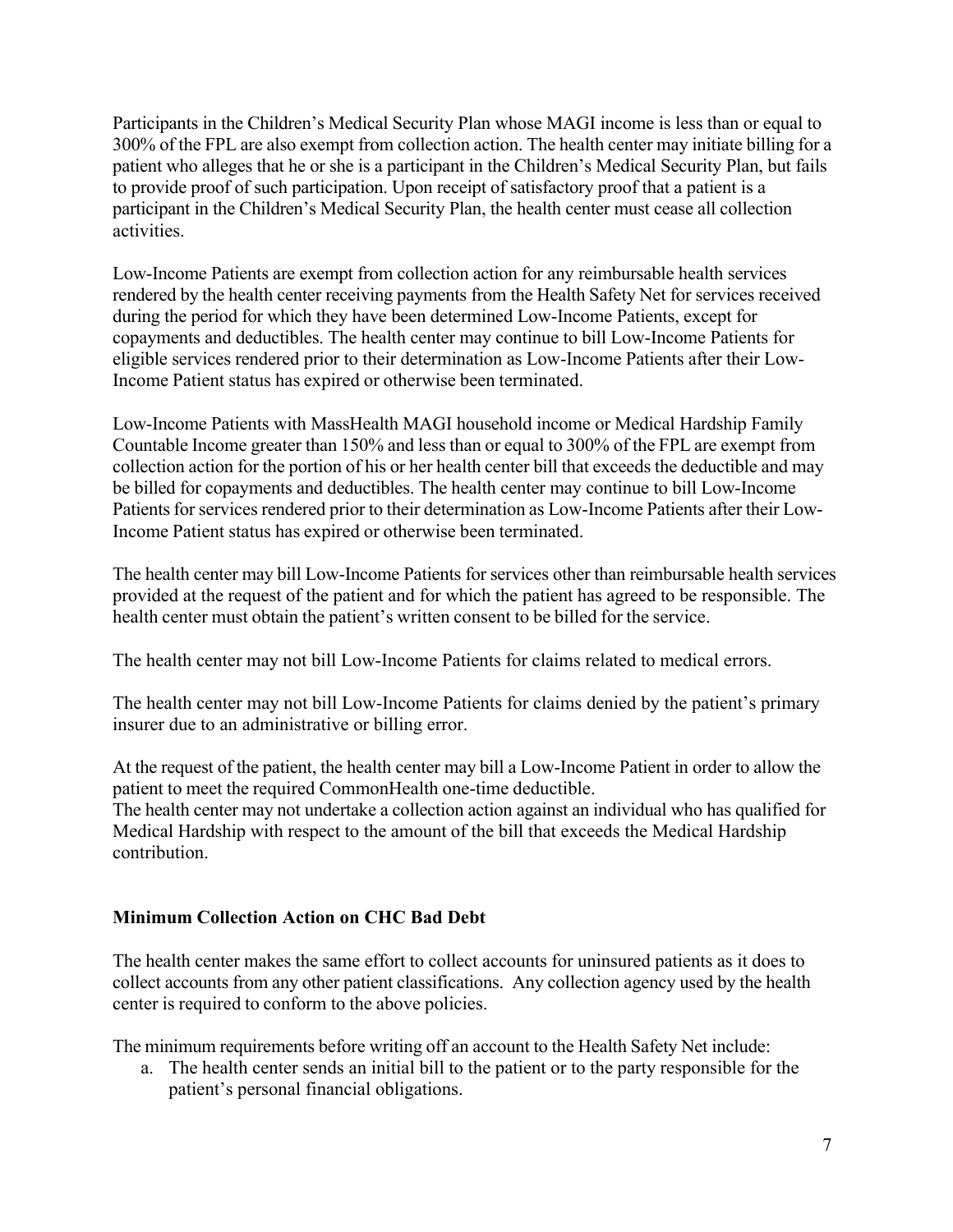- b. The health center will use subsequent bills, telephone calls, collection letters, personal contact notices, and any other notification methods that constitute a genuine effort to contact the party responsible for the obligation.
- c. The health center will document alternative efforts to locate the party responsible for the obligation or the correct address on any bills returned by the USPS as "incorrect address" or "undeliverable."
- d. The health center will send a final notice by certified mail for balances over \$1,000 where notices have not been returned as "incorrect address" or "undeliverable."
- e. The health center will document that the required collection action has been undertaken on a regular and frequent basis and, to the extent possible, will not allow a gap in this action greater than 120 days.
- f. If, after reasonable attempts to collect a bill, the debt for an uninsured patient remains unpaid after a period of 120 days of continuous collection action, the health center may deem the bill to be uncollectible and bill it to the Health Safety Net Office.
- g. The health center maintains a patient file which includes documentation of the collection effort including copies of the bill(s), follow-up letters, reports of telephone and personal contact, and any other effort made.

The health center may submit a claim for urgent care bad debt for urgent care services if:

- 1. The services were provided to:
	- a. an uninsured individual who is not a Low-Income Patient. The health center will not submit a claim for a deductible or the coinsurance portion of a claim for which an insured patient is responsible. The health center will not submit a claim unless it has checked the EVS to determine if the patient has filed an application for MassHealth; or
	- b. an uninsured individual whom the health center assists in completing an application and who is subsequently determined into a category exempt from collection action. In this case, the above collection actions will not be required in order to file.
- 2. The health center provided urgent services to the patient. The health center may submit a claim for all eligible services provided during the urgent care visit, including ancillary services provided on site.
- 3. The responsible provider determined that the patient required urgent services. The health center will submit a claim only for urgent care services provided during the visit.
- 4. The health center undertook the required collection action as defined and submitted the information required for the account; and
- 5. The bill remains unpaid after a period of 120 days of continuous collection action.

### **Billing Invoices and Notices of Assistance**

The health center notifies the individual of the availability of financial assistance programs to a patient expected to incur charges, exclusive of personal convenience items or services, whose services may not be paid in full by third party coverage. It notifies the individual about eligible services and programs of public assistance, including MassHealth, the Premium Assistance Payment Program operated by the Massachusetts Health Connector, the Children's Medical Security Plan, and Medical Hardship:

a. during the patient's initial registration at the health center;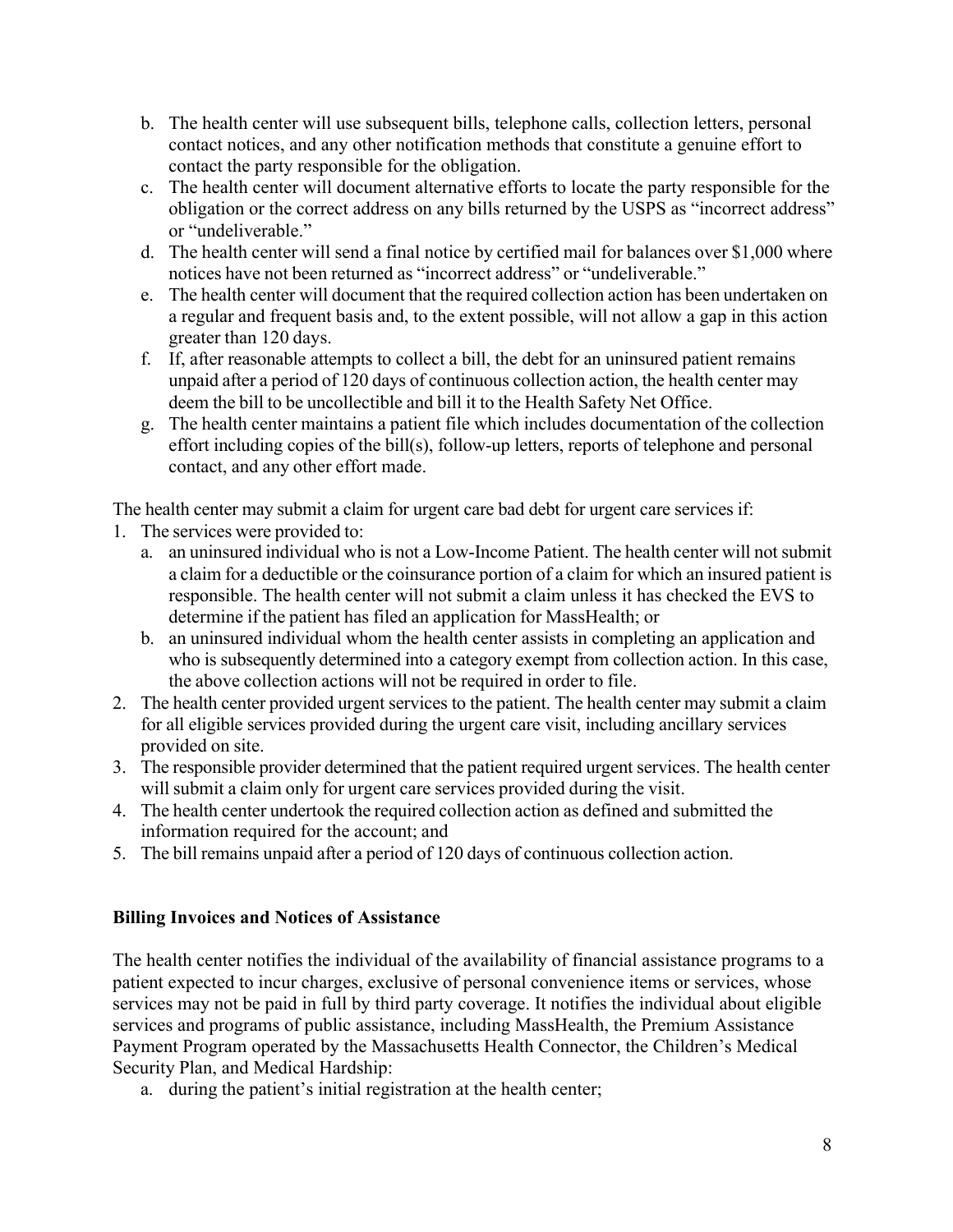- b. on all billing invoices; and
- c. when the health center becomes aware of a change in the patient's eligibility or health insurance coverage.

The health center posts signs in the clinic, registration areas, and in business office areas that are customarily used by patients that conspicuously inform patients of the availability of financial assistance and of other programs of public assistance and the office at which to apply for such programs. Signs are large enough to be clearly visible and legible by patients visiting these areas. All signs and notices will be in English.

The health center posts its Credit & Collection Policies at: **www.manetchc.org.**

### **Serious Reportable Events (SRE)**

The health center will not charge, bill, or otherwise seek payment from the HSN, a patient, or any other payer for services provided as a result of a serious reportable event (SRE) occurring on premises covered by the health center's license, if the health center determines that the SRE was:

- a. preventable;
- b. within the health center's control; and
- c. unambiguously the result of a system failure

The health center will not charge, bill, or otherwise seek payment from the HSN, a patient, or any other payer for services directly related to:

- a. the occurrence of the SRE;
- b. the correction or remediation of the event; or
- c. subsequent complications arising from the event as determined by the Health Safety Net office on a case-by-case basis.

The health center may submit claims for services it provides that result from an SRE that did not occur on its premises only if the treating facility and the facility responsible for the SRE do not have common ownership or a common corporate parent.

Follow-up care provided by the same health center or a health center owned by the same parent organization is not billable if the services are associated with the SRE.

### **Health Center Responsibilities**

The health center will not discriminate on the basis of race, color, national origin, citizenship, alienage, religion, creed, sex, sexual orientation, gender identity, age, or disability in its policies or in its application of policies, concerning the acquisition and verification of financial information, pretreatment deposits, payment plans, deferred or Low- Income Patient status.